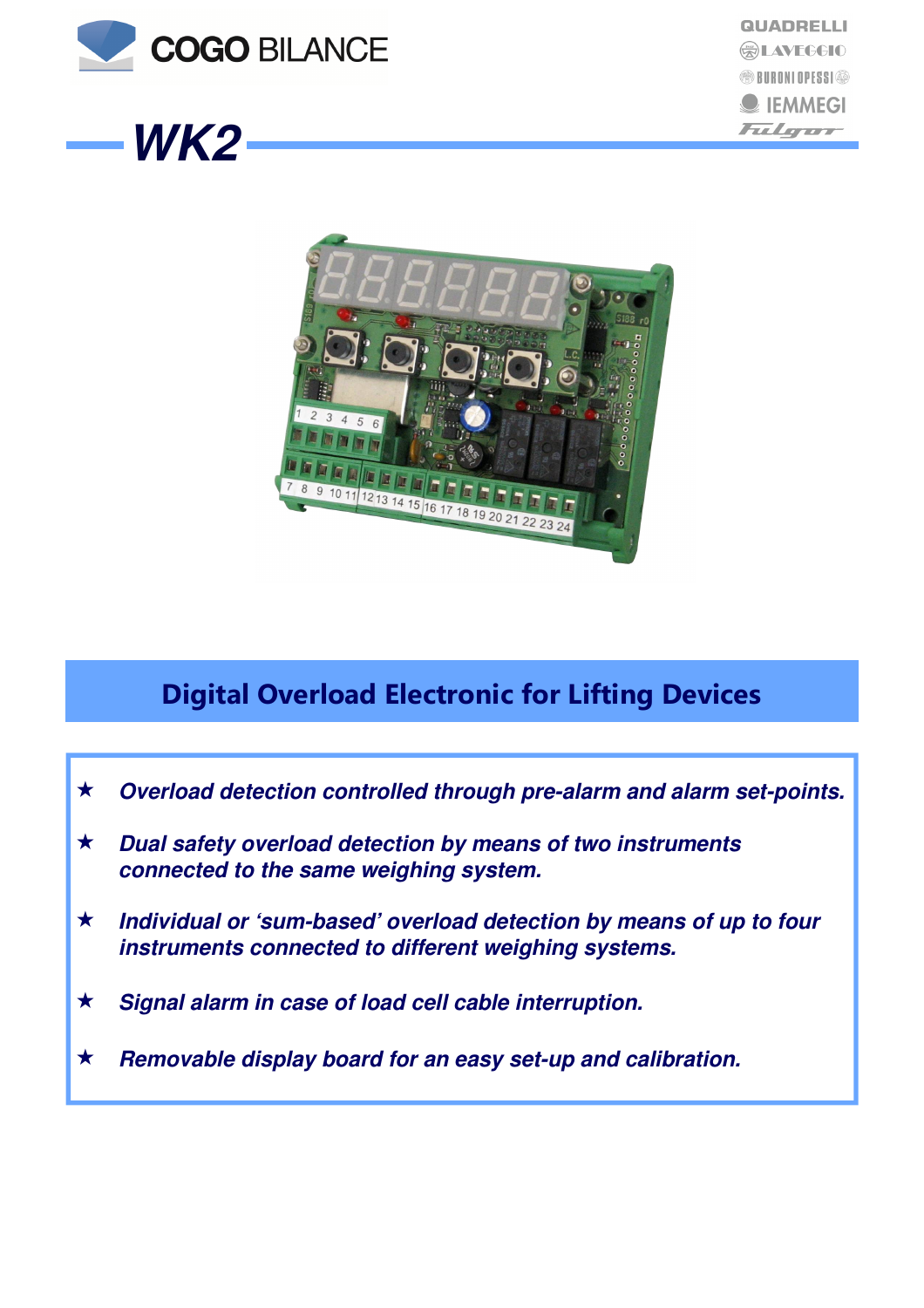

**WK2**

## **TECHNICAL FEATURES**

| <b>Power supply</b>               | 12 - 24 Vac / Vdc ± 15 %                                            |  |
|-----------------------------------|---------------------------------------------------------------------|--|
| <b>Power consumption</b>          | 4 W                                                                 |  |
| <b>Isolation class</b>            | Class III                                                           |  |
| <b>Operating temperature</b>      | -10 to +50 $°C$ (0 - 85% RH, non-condensing)                        |  |
| <b>Storage temperature</b>        | -20 to +60 $^{\circ}$ C                                             |  |
|                                   |                                                                     |  |
| <b>Display type</b>               | Numeric, 6 red LED digit, 7 segments (14 mm high)                   |  |
| <b>Status LED's</b>               | 5 LED's Ø 3 mm (3 LED's used for relay outputs status)              |  |
| <b>Keyboard</b>                   | 4 mechanical keys                                                   |  |
|                                   |                                                                     |  |
| <b>Overall dimensions</b>         | $115 \times 93 \times 65$ mm ( $1 \times h \times d$ )              |  |
| <b>Mounting</b>                   | <b>DIN rail (EN 60715)</b>                                          |  |
| <b>Enclosure</b>                  | Polyammide 6.6 UL 94V-0 self-extinguishing                          |  |
| <b>Connections</b>                | Pull-out screw terminals, pitch 5.08 mm                             |  |
|                                   |                                                                     |  |
| Load cell input (max. 4) with the |                                                                     |  |
| following features:               |                                                                     |  |
| <b>Input signal sensitivity</b>   | $0.02 \mu V$ min.                                                   |  |
| <b>Linearity</b>                  | $< 0.01\%$ of F.S.                                                  |  |
| <b>Thermal drift</b>              | < 0.001% of F.S. / °C                                               |  |
| <b>Internal A/D resolution</b>    | 24 bit                                                              |  |
| <b>Measurement range</b>          | $-3.9$ to $+3.9$ mV/V                                               |  |
| <b>Digital filter</b>             | 0.1 Hz to 10 Hz, selectable                                         |  |
| <b>Decimal digits</b>             | 0 to 3 decimal digits                                               |  |
| Zero and F.S. calibration         | Digital, via keyboard                                               |  |
|                                   |                                                                     |  |
|                                   | 2 relays (contact rate 24 Vdc/Vac - 0,5A - N.O. contact)            |  |
| <b>Alarm outputs</b>              | 1 relay (contact rate 24 Vdc/Vac - 0,5A - N.O. and N.C. contact)    |  |
| <b>Logic inputs</b>               | 1 opto-coupled (dry contact)                                        |  |
|                                   |                                                                     |  |
| <b>Serial ports</b>               | Rs232 or Rs485                                                      |  |
| <b>Baud rate</b>                  | Up to 115 kbps (default 9600 bps)                                   |  |
| Max. cable length                 | 15m (Rs232); 1000m (Rs485)                                          |  |
|                                   |                                                                     |  |
| <b>OPTIONAL Analog output</b>     | Voltage: 0 - 10 V / 0 - 5 V Current: 0 - 20 mA / 4 - 20 mA          |  |
| Resolution                        | $16 \text{ bit}$                                                    |  |
| <b>Calibration</b>                | Digital, via keyboard                                               |  |
| Impedance                         | Voltage: Min. 10ΚΩ Current: Max. 300Ω                               |  |
| <b>Linearity</b>                  | 0.03% of F.S.                                                       |  |
| <b>Thermal drift</b>              | 0.001% of F.S. / ℃                                                  |  |
|                                   |                                                                     |  |
| <b>Programme code memory</b>      | 32 kB                                                               |  |
| Data memory                       | 2 <sub>kB</sub>                                                     |  |
|                                   |                                                                     |  |
|                                   |                                                                     |  |
|                                   |                                                                     |  |
| <b>Conformity to Standards</b>    | EN61000-6-2, EN61000-6-3 for EMC<br>EN61010-1 for Electrical Safety |  |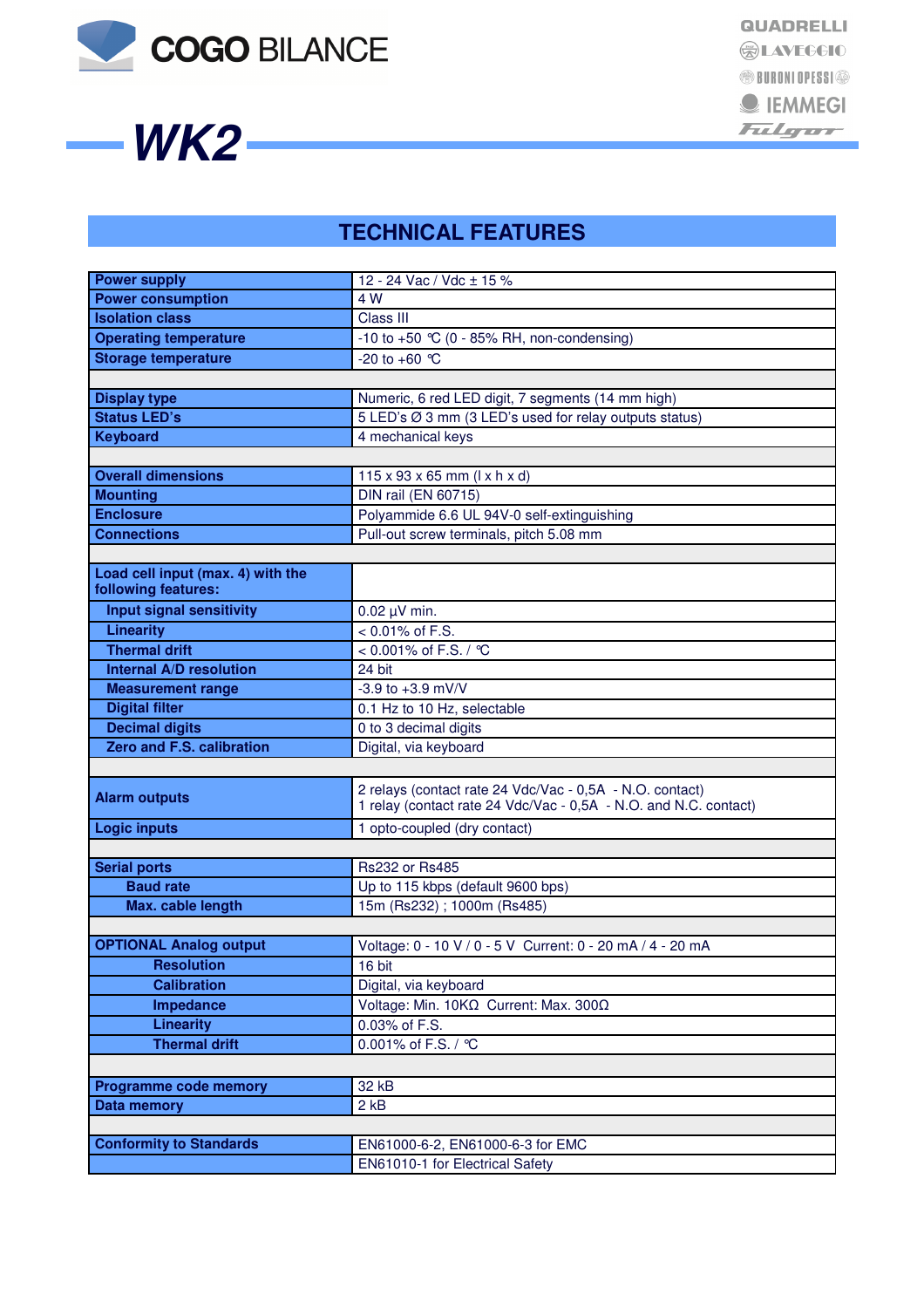



**QUADRELLI EDILAVEGGIO <sup><sup><sup>1</sup>**</sup> BURONI OPESSI</sup><sup>®</sup>  $\bullet$  IEMMEGI Fulger

### **SOFTWARE MAIN FEATURES**

### **WEIGHING**

- ⇒ Programmable maximum capacity from 10 to 500.000.
- ⇒ Programmable display division value from 0.001 to 50.
- ⇒ Programmable digital filter from 0.1 to 5 Hz
- ⇒ Resolution from 500 to 100.000 counts.
- ⇒ Zero setting and auto-tare functions.
- ⇒ Automatic zero setting at power-on and zero tracking functions.

### **SERIAL PORTS**

- ⇒ Rs232 or Rs485. Selectable baud rate up to 115Kbps (default 9600 bps)
- ⇒ Continuous transmission data protocol

### **INDIVIDUAL OVERLOAD LIMITER APPLICATION**

#### **MAIN FEATURES**

- $\Rightarrow$  Overload limiter with immediate alarm activation\* in case the maximum weighing system capacity is exceeded, the load cell cable is interrupted, or the gross weight value is negative.
- \* All the relay outputs open simultaneously.
- ⇒ Up to 3 set-point levels can be used as pre-alarm and alarm signals, each set-point is linked to a relay output that opens when the level is exceeded, after a possible programmable time delay.
- ⇒ Fail safe function can be handled by set-point #3; negative or positive weight comparison.
- $\Rightarrow$  By programming one of the set-points = 0 the relative relay output is permanently engaged so that it can be used as alarm signal in case of a power loss event.

### **ZERO SETTING AND TARE FUNCTIONS**

- ⇒ Auto-tare command via remote input or keyboard.
- ⇒ Zero setting.

### **SERIAL COMMUNICATION PROTOCOL**

 $\Rightarrow$  Continuous transmission of the weight value to a PC or to a remote display (frequency 3Hz).

### **DUAL SAFETY OVERLOAD LIMITER APPLICATION**

#### **MAIN FEATURES**

- $\Rightarrow$  Dual safety overload detection by means of two instruments connected to the same weighing system.
- ⇒ Alarm activation in case the difference between the 2 weight values exceeds a programmable percentage, calculated on the higher weight value. Besides, the alarm can activate over a programmable set-point working as a minimum level.
- ⇒ Immediate alarm activation in case of: uneven weight distribution, instruments' communication failure, weight exceeding the maximum capacity, or load cell cable interruption. In all these cases all the relay outputs open and a message starts blinking on the display.
- ⇒ Up to 3 set-point levels can be used as pre-alarm and alarm signals, each set-point is linked to a relay output that opens when the level is exceeded, after a possible programmable time delay.
- ⇒ Fail safe function can be handled by set-point #3; negative or positive weight comparison.
- $\Rightarrow$  By programming one of the set-points = 0 the relative relay output is permanently engaged so that it can be used as alarm signal in case of a power loss event.

### **ZERO SETTING AND TARE FUNCTIONS**

- ⇒ Auto-tare command via remote input or keyboard.
- ⇒ Zero setting.